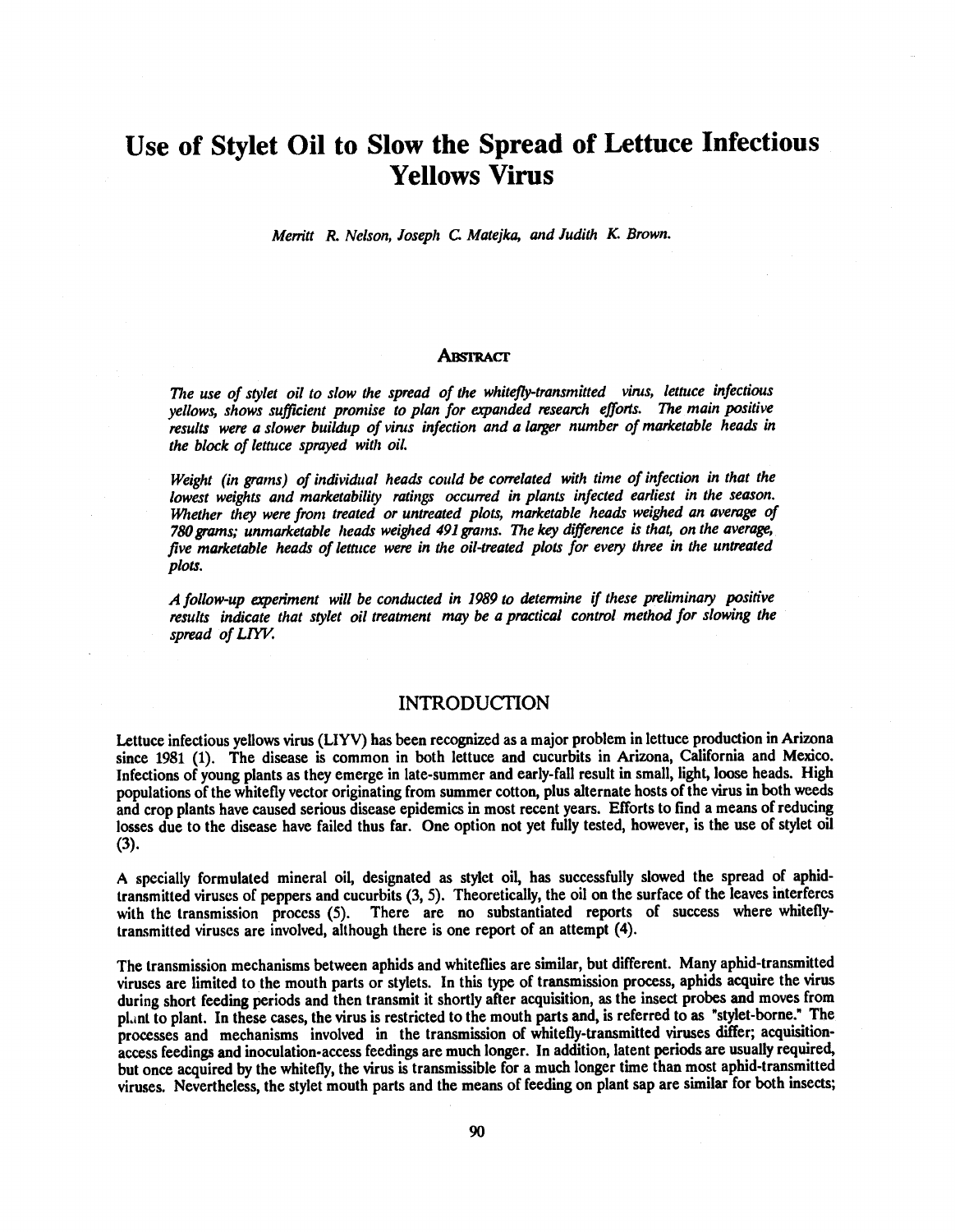thus, a field test using "stylet oil" for controlling the spread of lettuce infectious yellows virus was undertaken. The investigation of this method was rationalized on the basis that:

- 1. The early season infections incited by LIYV are responsible for poor quality lettuce.
- 2. Plants in the seedling stage are the most vulnerable to the effects of the yellows disease; at the same time, due to their small surface area, they are easily covered by a spray application.
- 3. If treatments are successful, it is estimated that protection for eight weeks would be adequate to significantly improve the quality of the crop, even in the event of virus infection later in the season.

### MATERIALS AND METHODS

The product, JMS stylet oil, was obtained from JMS flower farms of Vero Beach, Florida. Recommended application is with a ground sprayer with specially spaced TX stainless steel nozzles using TX -4 orifice for smooth leaf plants. The application should be made at 400 psi, with a tractor speed of no more than 6 kph (3.6 mph). The key is to get good coverage of appropriately sized droplets. An acceptable alternative for experimental use (and smaller areas) is a gasoline -powered backpack sprayer such as an ECHO SHR -200E. With this sprayer and a custom boom with proper nozzles, a pressure of 200 psi is adequate. Good coverage and proper gallonage is achieved by an operator walking at 3.3 kph (2 mph).

In this experiment, the ECHO sprayer was used and mounted on a tractor with the nozzles at appropriate heights above the young lettuce seedlings. The oil was applied with a tractor speed of 3.3 kph (2 mph).

The original intention had been to spray the young plants as soon as they emerged, and again at 3 -5 day intervals thereafter. However, unanticipated problems with irrigation schedules made that schedule impossible to follow. The first spray did occur shortly after emergence and then at intervals as possible on the following dates: October 3, 1988; October 13, 1988; October 19, 1988; and November 16, 1988.

To properly test the stylet oil, it was recommended that large blocks be treated rather than small plots. Therefore, a three -acre block of lettuce was planted at the Yuma Valley experiment station; half was sprayed with JMS stylet oil and half was not. Four double-row 50-foot plots were selected and spaced uniformly in each of the two blocks of lettuce. Data taken included: 1. Virus infection, 2. Head weights, and 3. Marketable vs nonmarketable heads.

Virus infection was recorded in the field on dates indicated by visual observation of symptoms. Selected samples were tested using the ELISA serological system to confirm accuracy of visual symptom readings (2).

### RESULTS AND DISCUSSION

Virus readings were made on November 8, 14, 22, and December 8 (Table 1). On December 8, the field was approximately 100 percent infected. None of the lettuce from the plants that were infected on November 8, 14, or 22 were marketable, and individual heads were correspondingly lighter (judged by appearance and head density), than marketable heads (Tables 3).

Despite the lack of optimum timing for oil applications, two promising observations suggested that further tests should be conducted. First, virus infection in the sprayed plots was delayed somewhat in comparison to unsprayed plots. Second, there were more marketable heads in the sprayed vs unsprayed plots (Table 3).

During the fall of 1989, timing of applications, equipment, and procedures will be optimized further to determine if implementing a rigorous spray program (involving the use of stylet oil to delay and reduce virus infection) will reduce yield losses in early -fall planted lettuce.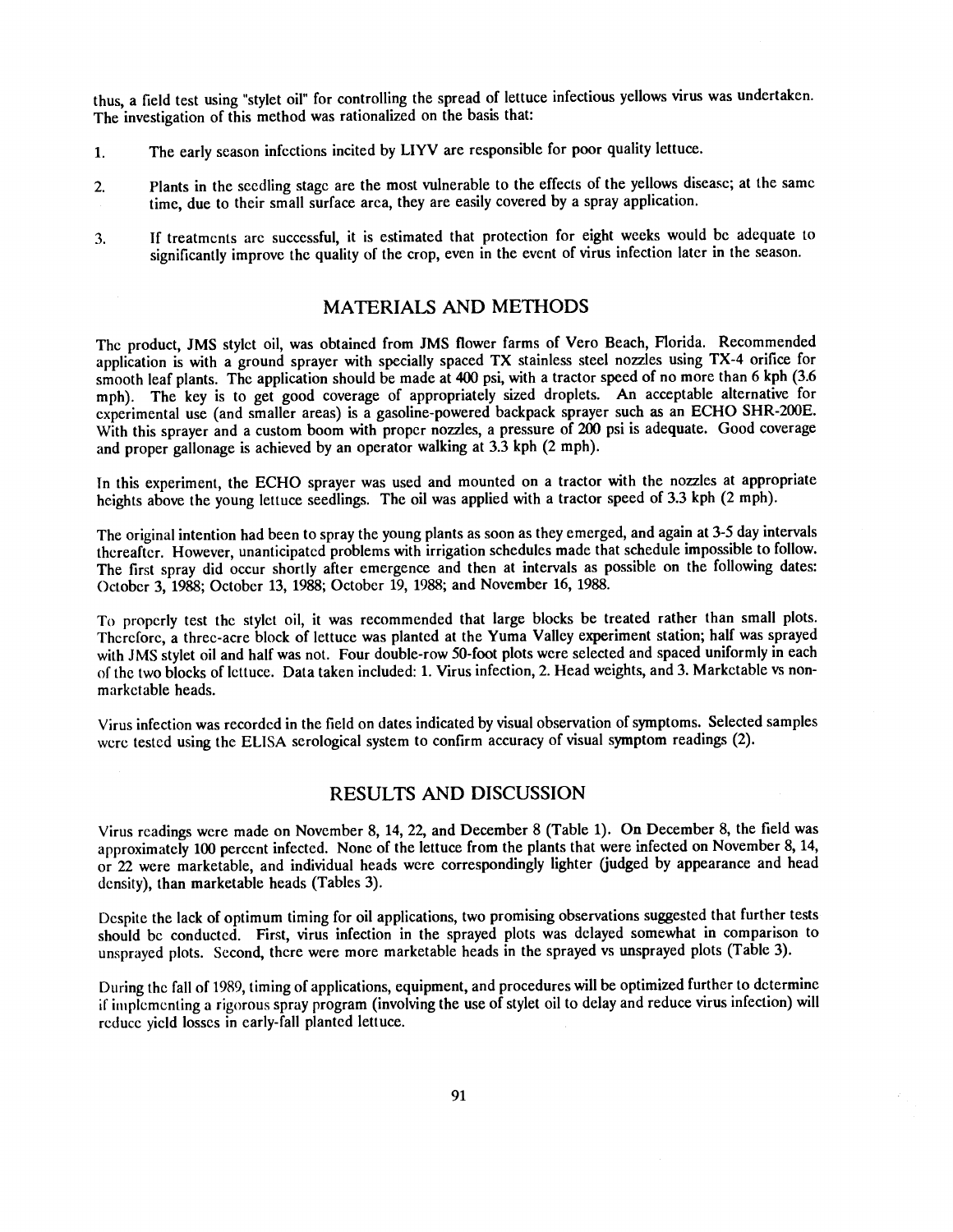Table 1. Number of lettuce plants exhibiting symptoms of lettuce infectious yellows in 90 plants per plot, on dates indicated.

| Unsprayed      |                                |                                      |                     |                      |      |
|----------------|--------------------------------|--------------------------------------|---------------------|----------------------|------|
|                |                                | 11/18                                | 11/14               | 11/22                | 12/8 |
|                | I<br>$\mathbf{I}$<br>III<br>IV | 4<br>5<br>4<br>1                     | 14<br>15<br>14<br>8 | 28<br>33<br>22<br>25 |      |
|                | <b>AVE</b>                     | 4 $(4%)$                             |                     | 10.25 (12%) 27 (30%) | 100% |
| <b>Sprayed</b> |                                |                                      |                     |                      |      |
|                | I<br>$\mathbf{I}$<br>III<br>IV | 2<br>$\overline{c}$<br>$\bf{0}$<br>4 | 6<br>6<br>7         | 22<br>17<br>17<br>16 |      |
|                | <b>AVE</b>                     | 2(2%)                                | 6.5 $(7%)$          | 18 (20%)             | 100% |

 $\ddot{\phantom{0}}$ 

Table 2. Average weight (grams) of heads from plants in different categories.

|                  |           | <b>Early</b><br>Infection | Late<br><b>Infection</b> |     | Soft | <b>Small</b><br>Marketable Unmarketable Unmarketable Total Hds | Average |
|------------------|-----------|---------------------------|--------------------------|-----|------|----------------------------------------------------------------|---------|
| <b>Sprayed</b>   |           |                           |                          |     |      |                                                                |         |
| $\mathbf I$      | <b>NW</b> | 431                       | 568                      | 616 | 436  | 277                                                            | 520     |
|                  | <b>NE</b> | 526                       | 628                      | 685 | 446  | 310                                                            | 590     |
| П                | <b>NW</b> | 466                       | 702                      | 791 | 569  | 409                                                            | 561     |
|                  | <b>NE</b> | 442                       | 712                      | 806 | 566  | 469                                                            | 655     |
| Ш                | <b>NW</b> | 544                       | 657                      | 758 | 498  | 514                                                            | 622     |
|                  | <b>NE</b> | 461                       | 702                      | 811 | 491  | 493                                                            | 545     |
| IV               | <b>NW</b> | 559                       | 731                      | 818 | 529  | 515                                                            | 686     |
|                  | <b>NE</b> | 658                       | 789                      | 848 | 574  | 552                                                            | 752     |
| <b>AVE</b>       |           | 510                       | 686                      | 767 | 514  | 442                                                            | 616     |
| <b>Unspraved</b> |           |                           |                          |     |      |                                                                |         |
| I                | <b>NW</b> | 486                       | 559                      | 710 | 478  | 431                                                            | 526     |
|                  | <b>NE</b> | 543                       | 643                      | 773 | 516  | 502                                                            | 593     |
| $\mathbf{I}$     | <b>NW</b> | 413                       | 684                      | 840 | 440  | 365                                                            | 560     |
|                  | <b>NE</b> | 607                       | 679                      | 809 | 683  | 538                                                            | 662     |
| $\mathbf{I}$     | <b>NW</b> | 602                       | 760                      | 841 | 652  | 392                                                            | 663     |
|                  | <b>NE</b> | 492                       | 673.                     | 757 | 560  | 474                                                            | 585     |
| IV               | <b>NW</b> | 463                       | 783                      | 856 | 575  | 393                                                            | 616     |
|                  | <b>NE</b> | 546                       | 773                      | 794 | 700  | 443                                                            | 657     |
| <b>AVE</b>       |           | 519                       | 694                      | 798 | 576  | 442                                                            | 608     |